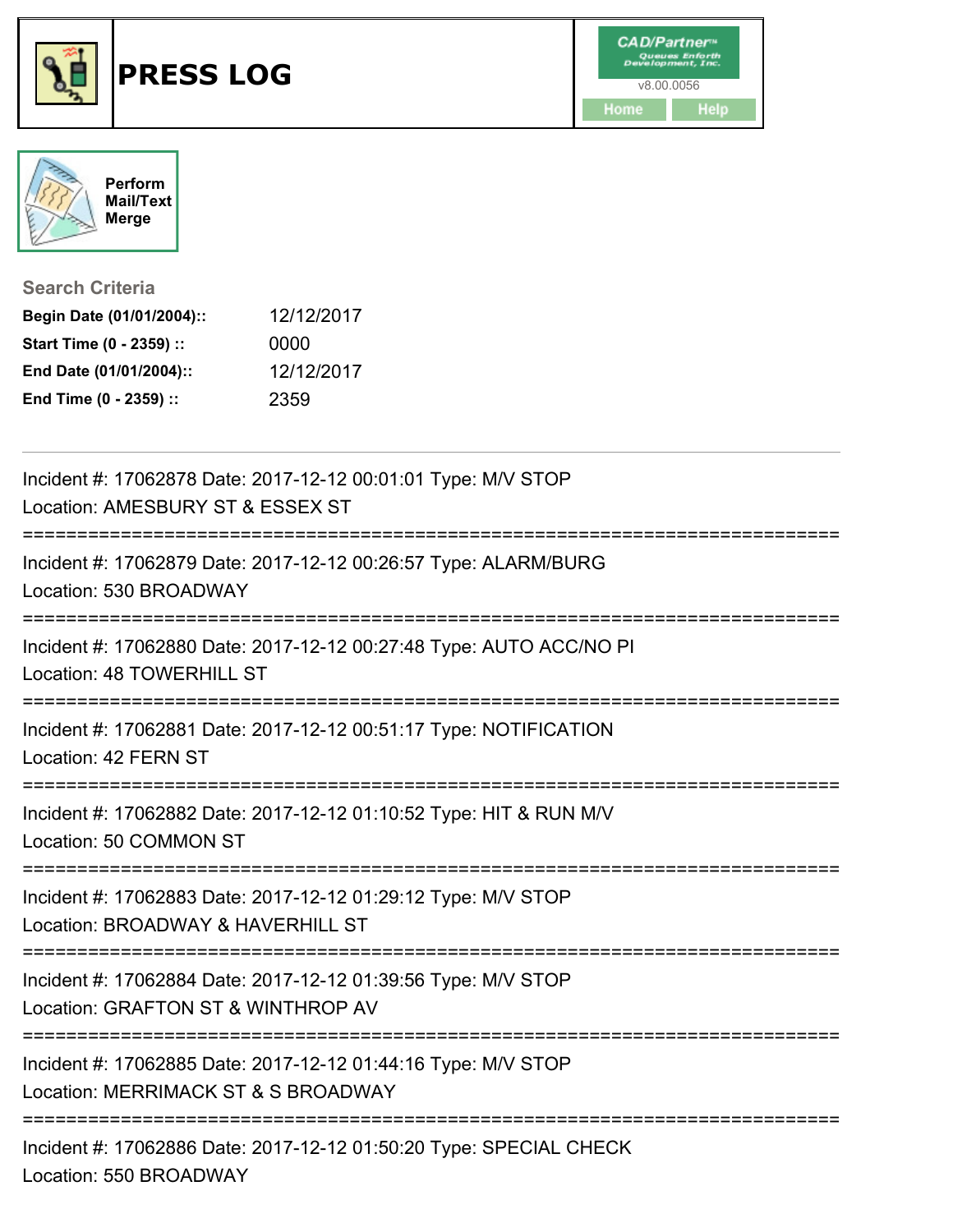| Incident #: 17062887 Date: 2017-12-12 01:58:13 Type: M/V STOP<br>Location: DAISY ST & HOLLY ST                            |
|---------------------------------------------------------------------------------------------------------------------------|
| Incident #: 17062888 Date: 2017-12-12 01:59:01 Type: M/V STOP<br>Location: 333 WINTHROP                                   |
| Incident #: 17062889 Date: 2017-12-12 02:05:51 Type: M/V STOP<br>Location: CANAL ST & UNION ST                            |
| Incident #: 17062890 Date: 2017-12-12 02:22:25 Type: M/V STOP<br>Location: BERKELEY ST & KNOX ST                          |
| Incident #: 17062891 Date: 2017-12-12 02:24:57 Type: M/V STOP<br>Location: ARLINGTON & BROADWAY                           |
| Incident #: 17062892 Date: 2017-12-12 02:29:31 Type: ALARM/BURG<br>Location: ARREST LAWRENCE REAL ESTATE / 139 NEWBURY ST |
| Incident #: 17062893 Date: 2017-12-12 02:41:28 Type: M/V STOP<br>Location: HAVERHILL ST & WEST ST                         |
| Incident #: 17062894 Date: 2017-12-12 02:54:41 Type: M/V STOP<br>Location: ANDOVER ST & BLANCHARD ST                      |
| Incident #: 17062895 Date: 2017-12-12 03:34:17 Type: ALARM/BURG<br>Location: FROST SCHOOL / 33 HAMLET ST                  |
| Incident #: 17062896 Date: 2017-12-12 03:56:26 Type: DISTURBANCE<br>Location: SAMS FOOD / 389 BROADWAY                    |
| Incident #: 17062897 Date: 2017-12-12 04:49:30 Type: M/V STOP<br>Location: GRAFTON ST & WINTHROP AV                       |
| Incident #: 17062898 Date: 2017-12-12 06:50:00 Type: ALARM/BURG<br>Location: 12 ROYAL ST                                  |
| Incident #: 17062899 Date: 2017-12-12 07:00:27 Type: DOMESTIC/PROG<br>Location: 138 BOWDOIN ST                            |
| Incident #: 17062900 Date: 2017-12-12 07:18:16 Type: STOLEN PROP<br>Location: 51 VANDERGRIFT ST                           |

===========================================================================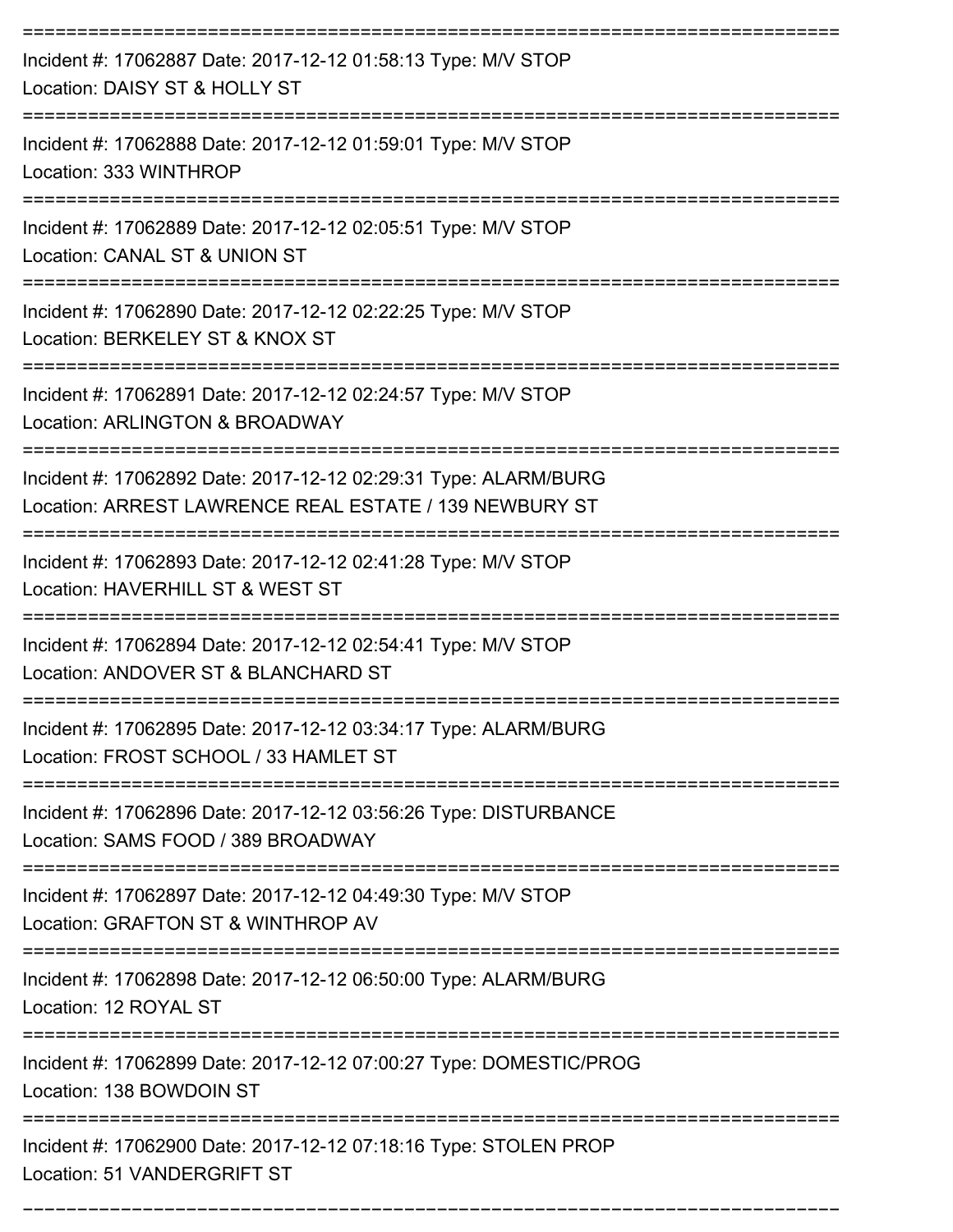| Incident #: 17062901 Date: 2017-12-12 07:30:50 Type: AUTO ACC/NO PI<br>Location: 196 MAPLE ST                                                         |
|-------------------------------------------------------------------------------------------------------------------------------------------------------|
| ---------------------<br>Incident #: 17062902 Date: 2017-12-12 07:35:29 Type: DISTURBANCE<br>Location: 50 BROADWAY<br>=============================== |
| Incident #: 17062903 Date: 2017-12-12 07:52:41 Type: SHOPLIFTING<br>Location: CUMBERLAND FARM / 320 S BROADWAY                                        |
| Incident #: 17062904 Date: 2017-12-12 07:57:16 Type: TRANSPORT<br>Location: 90 LOWELL ST                                                              |
| Incident #: 17062905 Date: 2017-12-12 08:20:54 Type: TENANT PROB<br>Location: 7 ARLINGTON TER                                                         |
| Incident #: 17062906 Date: 2017-12-12 08:54:15 Type: DISTURBANCE<br>Location: 25 SPRINGFIELD ST FL 3                                                  |
| Incident #: 17062907 Date: 2017-12-12 09:09:15 Type: SUICIDE ATTEMPT<br>Location: SERVPRO OF LAWRENCE / 8 BLAKELIN ST                                 |
| Incident #: 17062908 Date: 2017-12-12 09:15:19 Type: AUTO ACC/NO PI<br>Location: ANDOVER ST & NEWTON ST                                               |
| Incident #: 17062909 Date: 2017-12-12 09:26:26 Type: DRUG VIO<br>Location: BROADWAY & PARK ST                                                         |
| Incident #: 17062910 Date: 2017-12-12 09:52:46 Type: M/V STOP<br>Location: ELM ST & WHITE ST                                                          |
| Incident #: 17062911 Date: 2017-12-12 10:17:50 Type: UNKNOWN PROB<br>Location: BURGER KING / 187 BROADWAY                                             |
| Incident #: 17062912 Date: 2017-12-12 10:21:54 Type: ALARM/BURG<br>Location: GLENNY FASHION / 133 S UNION ST                                          |
| Incident #: 17062913 Date: 2017-12-12 10:22:58 Type: M/V STOP<br>Location: S UNION ST & WINTHROP AV                                                   |
| Incident #: 17062914 Date: 2017-12-12 10:29:34 Type: M/V STOP<br>Location: S UNION ST & WINTHROP AV                                                   |
|                                                                                                                                                       |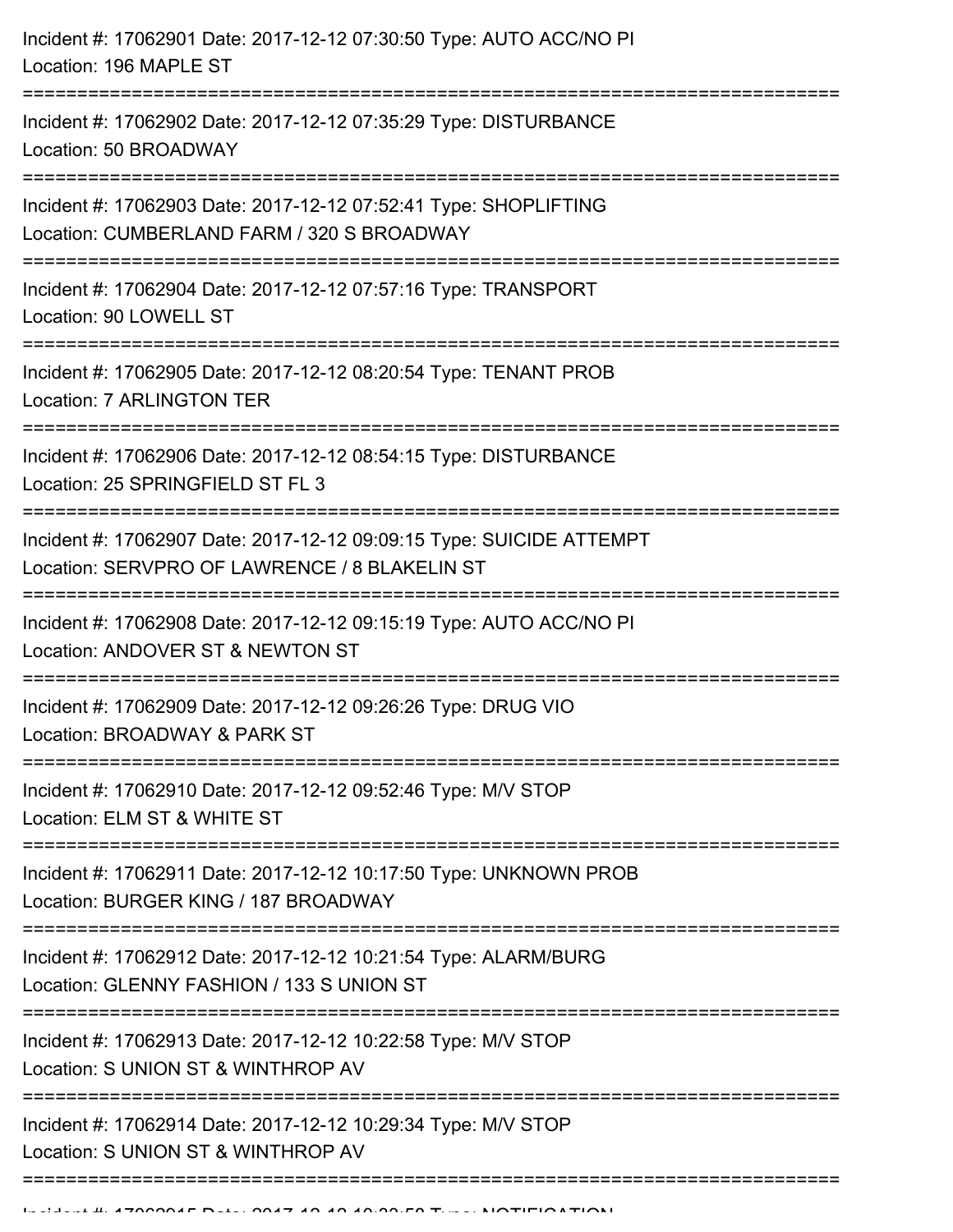| Location: 25 BEACONSFIELD ST                                                                                                               |
|--------------------------------------------------------------------------------------------------------------------------------------------|
| Incident #: 17062916 Date: 2017-12-12 10:43:14 Type: LOST PROPERTY<br>Location: 126 E PLEASANT ST<br>------------------<br>--------------- |
| Incident #: 17062917 Date: 2017-12-12 10:50:18 Type: M/V STOP<br>Location: 415 HAVERHILL ST                                                |
| Incident #: 17062918 Date: 2017-12-12 10:59:45 Type: DISTURBANCE<br>Location: 45 CAMELLA TEOLI WY                                          |
| Incident #: 17062919 Date: 2017-12-12 11:00:52 Type: ALARM/BURG<br>Location: RODRIGUEZ RESD / 4 KNOX ST                                    |
| Incident #: 17062920 Date: 2017-12-12 11:21:09 Type: PARK & WALK<br>Location: 205 BROADWAY                                                 |
| Incident #: 17062921 Date: 2017-12-12 11:27:11 Type: B&E/PAST<br>Location: 13 BUNKERHILL ST                                                |
| Incident #: 17062922 Date: 2017-12-12 11:31:28 Type: M/V STOP<br>Location: MERRIMACK ST & PARKER ST                                        |
| Incident #: 17062924 Date: 2017-12-12 11:32:54 Type: FRAUD<br>Location: 68 EXETER ST                                                       |
| Incident #: 17062923 Date: 2017-12-12 11:35:49 Type: ALARM/BURG<br>Location: NUNEZ RESD / 89 NEWBURY ST FL 2NDFL                           |
| Incident #: 17062925 Date: 2017-12-12 11:39:55 Type: M/V STOP<br>Location: ANDOVER ST & PARKER ST                                          |
| Incident #: 17062926 Date: 2017-12-12 11:42:31 Type: M/V STOP<br>Location: OSGOOD ST & SALEM ST                                            |
| Incident #: 17062927 Date: 2017-12-12 11:46:10 Type: M/V STOP<br>Location: 33 WINTHROP AV                                                  |
| Incident #: 17062928 Date: 2017-12-12 11:47:42 Type: M/V STOP<br>Location: 19 PHILLIPS ST                                                  |
| Incident #: 17062929 Date: 2017-12-12 11:52:12 Type: M/V STOP                                                                              |

Location: AMESBURY ST & LOWELL ST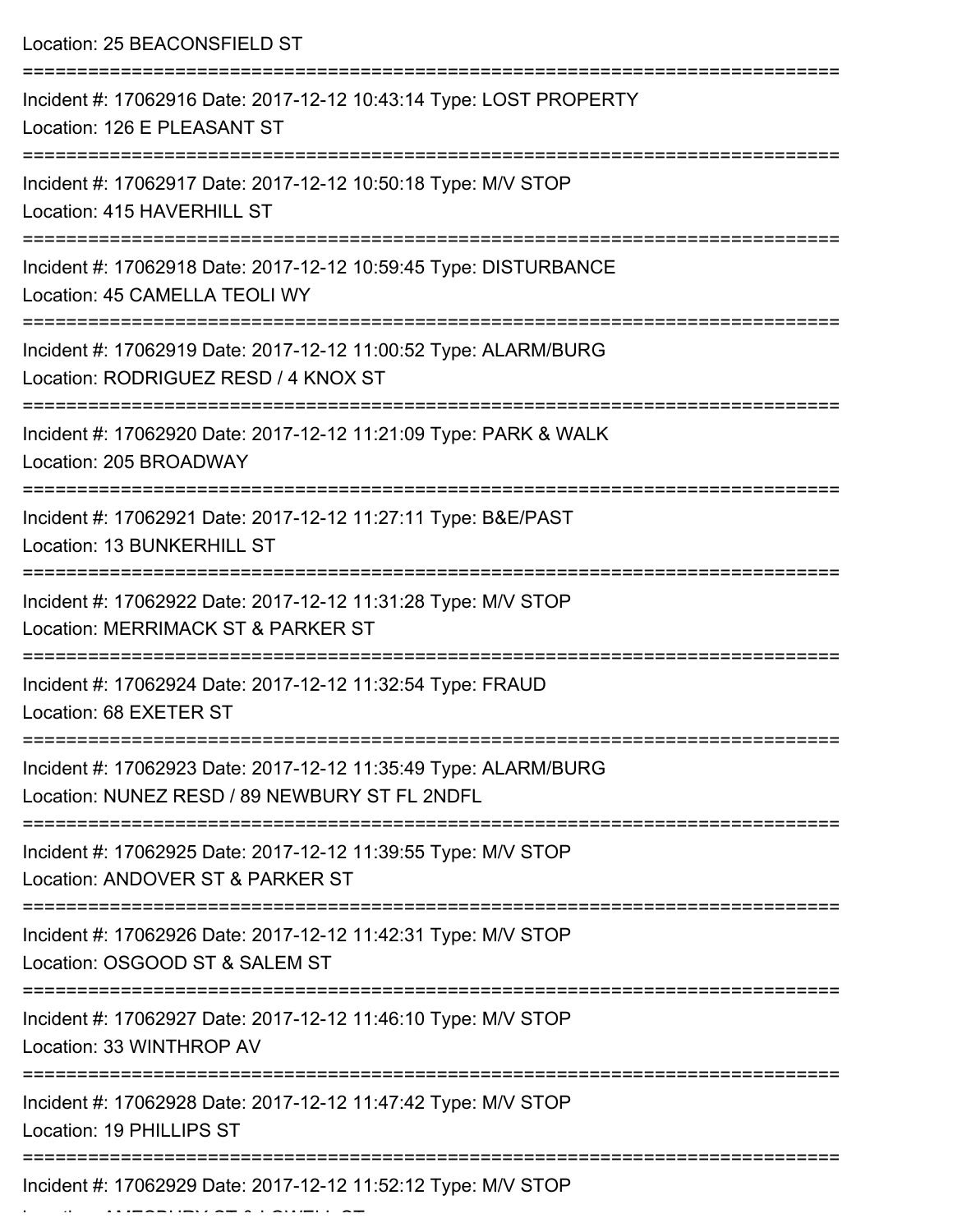| Incident #: 17062930 Date: 2017-12-12 11:53:58 Type: DISABLED MV<br>Location: S BROADWAY & SOUTH ST                 |
|---------------------------------------------------------------------------------------------------------------------|
| Incident #: 17062931 Date: 2017-12-12 12:12:28 Type: M/V STOP<br>Location: 6 BERNARD AV                             |
| Incident #: 17062932 Date: 2017-12-12 12:14:18 Type: M/V STOP<br>Location: LEBANON ST & WHITE ST                    |
| Incident #: 17062933 Date: 2017-12-12 12:17:57 Type: M/V STOP<br>Location: GRAFTON ST & WINTHROP AV                 |
| Incident #: 17062934 Date: 2017-12-12 12:18:22 Type: MV/BLOCKING<br>Location: NG ENVIRONMENTAL / 49 BLANCHARD ST    |
| Incident #: 17062935 Date: 2017-12-12 12:41:28 Type: 209A/SERVE<br>Location: 21 JORDAN ST                           |
| Incident #: 17062936 Date: 2017-12-12 12:46:53 Type: LIC PLATE STO<br>Location: 127 SALEM ST                        |
| Incident #: 17062937 Date: 2017-12-12 12:50:52 Type: M/V STOP<br>Location: MARGIN & HANCOCK                         |
| Incident #: 17062938 Date: 2017-12-12 12:53:19 Type: COURT DOC SERVE<br>Location: 26 PERRY AV                       |
| Incident #: 17062939 Date: 2017-12-12 12:59:10 Type: M/V STOP<br>Location: PLATT ST & SARGENT ST                    |
| Incident #: 17062940 Date: 2017-12-12 12:59:11 Type: AUTO ACC/NO PI<br>Location: 80 CRESCENT ST                     |
| Incident #: 17062941 Date: 2017-12-12 13:01:39 Type: AUTO ACC/PI<br>Location: ANDOVER ST & FOSTER ST                |
| Incident #: 17062942 Date: 2017-12-12 13:14:13 Type: DISTURBANCE<br>Location: LAWRENCE HIGH SCHOOL / 70 N PARISH RD |
| Incident #: 17062943 Date: 2017-12-12 13:14:18 Type: FRAUD<br>Location: 296 SALEM ST                                |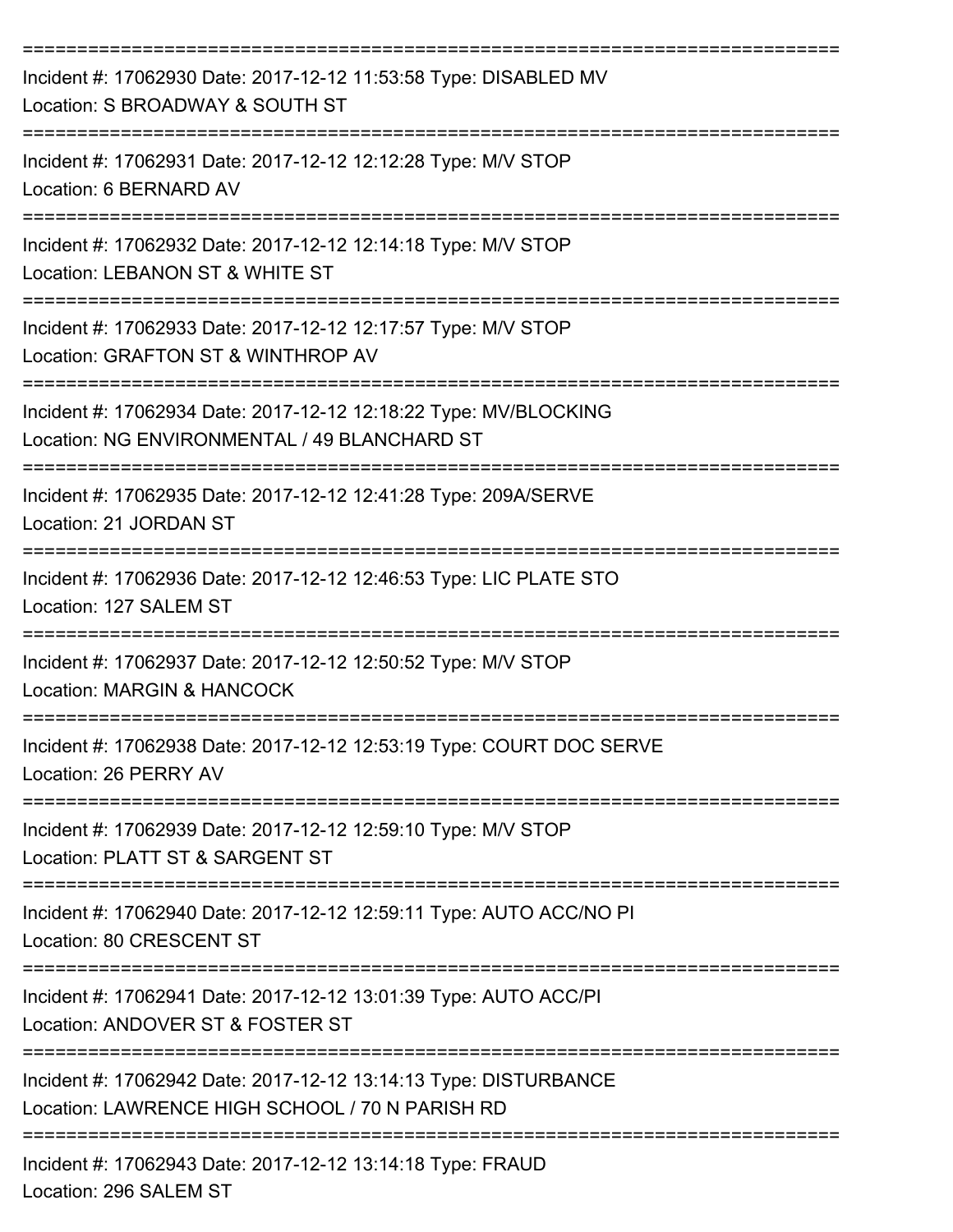| Incident #: 17062944 Date: 2017-12-12 13:24:25 Type: A&B PAST<br>Location: 21 WATER ST                                                |
|---------------------------------------------------------------------------------------------------------------------------------------|
| Incident #: 17062945 Date: 2017-12-12 13:55:20 Type: MEDIC SUPPORT<br>Location: 41 LOUISBERG ST                                       |
| Incident #: 17062946 Date: 2017-12-12 14:01:15 Type: SUS PERS/MV<br>Location: 99 WINTHROP AV                                          |
| Incident #: 17062947 Date: 2017-12-12 14:11:25 Type: MEDIC SUPPORT<br>Location: MCDONALDS / 50 BROADWAY                               |
| Incident #: 17062948 Date: 2017-12-12 14:14:32 Type: GENERAL SERV<br>Location: HEALTH INDEPENDENT PROVIDERS / 170 COMMON ST #215 FL 2 |
| Incident #: 17062949 Date: 2017-12-12 14:20:32 Type: DISTURBANCE<br>Location: 3 KINGSTON ST FL 3                                      |
| Incident #: 17062950 Date: 2017-12-12 14:28:36 Type: SEX OFFENDER<br>Location: 90 LOWELL ST                                           |
| Incident #: 17062951 Date: 2017-12-12 15:03:14 Type: WIRE DOWN<br>Location: ALMA ST & MYRTLE ST                                       |
| Incident #: 17062952 Date: 2017-12-12 15:06:08 Type: INVEST CONT<br>Location: GREATER LAWRENCE CAC ADMIN / 305 ESSEX ST               |
| Incident #: 17062953 Date: 2017-12-12 15:08:16 Type: SUS PERS/MV<br>Location: BRUCE SCHOOL / 135 BUTLER ST                            |
| Incident #: 17062954 Date: 2017-12-12 15:08:50 Type: INVESTIGATION<br>Location: FROST SCHOOL / 33 HAMLET ST                           |
| Incident #: 17062955 Date: 2017-12-12 15:12:16 Type: 209A/SERVE<br>Location: 70 DORCHESTER ST                                         |
| Incident #: 17062956 Date: 2017-12-12 15:30:33 Type: MEDIC SUPPORT<br>Location: 75 BERKELEY ST FL 2                                   |
| Incident #: 17062957 Date: 2017-12-12 15:45:47 Type: NOTIFICATION<br>Location: 86 S BROADWAY                                          |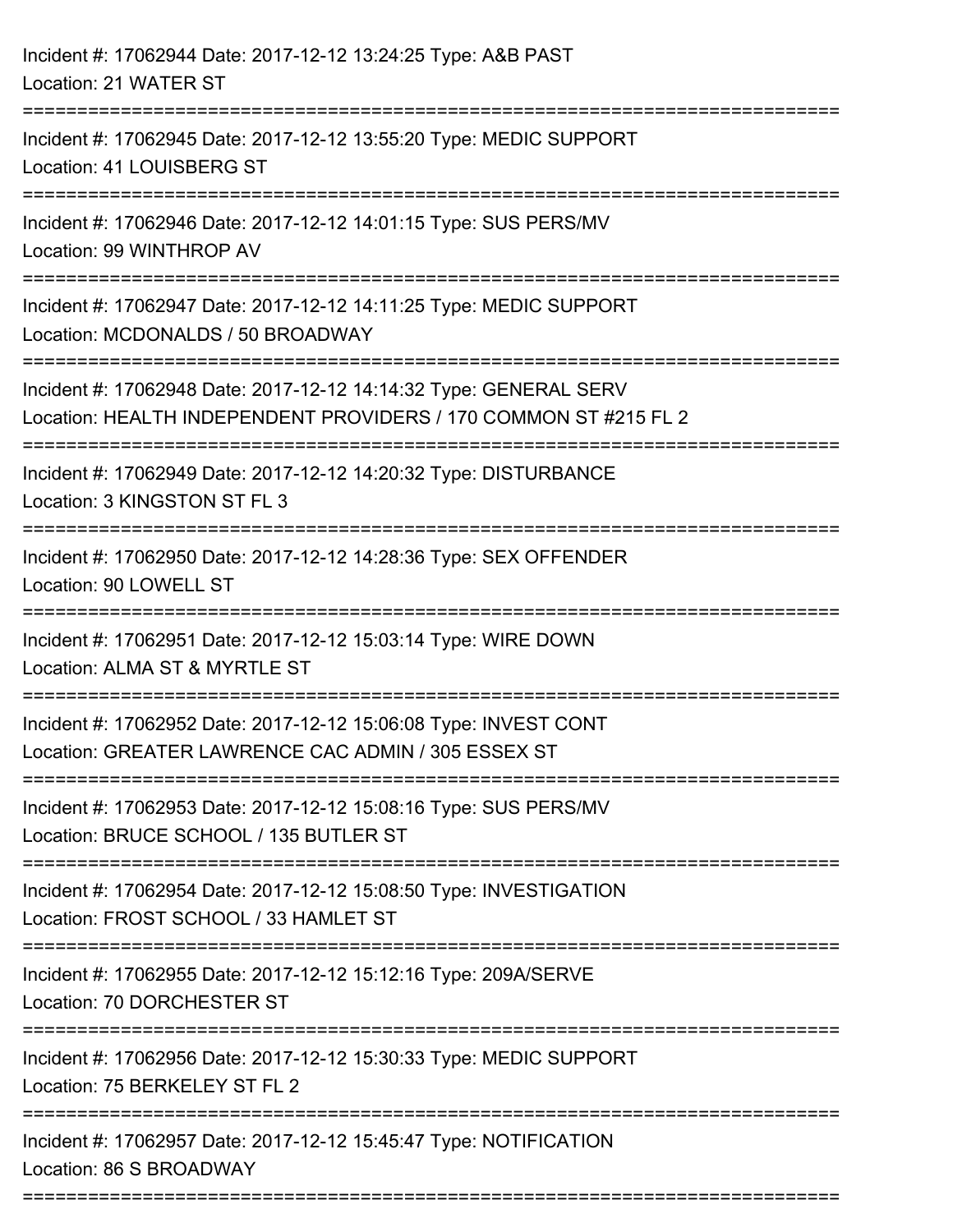| --------------------- | Incident #: 17062958 Date: 2017-12-12 15:49:04 Type: AUTO ACC/NO PI<br>Location: RT 114 & @ PAYLESS       |
|-----------------------|-----------------------------------------------------------------------------------------------------------|
|                       | Incident #: 17062959 Date: 2017-12-12 16:22:26 Type: WARRANT SERVE<br>Location: 83 WEST ST                |
|                       | Incident #: 17062960 Date: 2017-12-12 16:29:52 Type: B&E/PAST<br>Location: 273 FARNHAM ST #2 FL 2         |
|                       | Incident #: 17062961 Date: 2017-12-12 16:35:55 Type: DOMESTIC/PROG<br>Location: 98 FOSTER ST FL 2NDFL     |
|                       | Incident #: 17062962 Date: 2017-12-12 16:44:02 Type: AUTO ACC/NO PI<br>Location: 515 BROADWAY             |
|                       | Incident #: 17062964 Date: 2017-12-12 17:08:13 Type: AUTO ACC/PED<br>Location: FRANKLIN ST & HAVERHILL ST |
|                       | Incident #: 17062963 Date: 2017-12-12 17:10:41 Type: MEDIC SUPPORT<br>Location: 31 KENDRICK ST #2         |
|                       | Incident #: 17062965 Date: 2017-12-12 17:17:54 Type: ALARM/BURG<br>Location: 280 MERRIMACK ST             |
|                       | Incident #: 17062966 Date: 2017-12-12 17:19:29 Type: AUTO ACC/UNK PI<br>Location: LOWELL ST & OXFORD ST   |
|                       | Incident #: 17062967 Date: 2017-12-12 17:23:38 Type: FIGHT<br>Location: 461 HAVERHILL ST                  |
|                       | Incident #: 17062968 Date: 2017-12-12 17:24:46 Type: AUTO ACC/NO PI<br>Location: HANCOCK ST & MASON ST    |
|                       | Incident #: 17062969 Date: 2017-12-12 17:33:07 Type: CK WELL BEING<br>Location: COMMONWEALTH DR           |
|                       | Incident #: 17062970 Date: 2017-12-12 17:41:32 Type: MV/BLOCKING<br>Location: 5 PROSPECT CT               |
|                       | Incident #: 17062971 Date: 2017-12-12 17:45:27 Type: LOCKOUT<br>Location: 499 HAVERHILL ST                |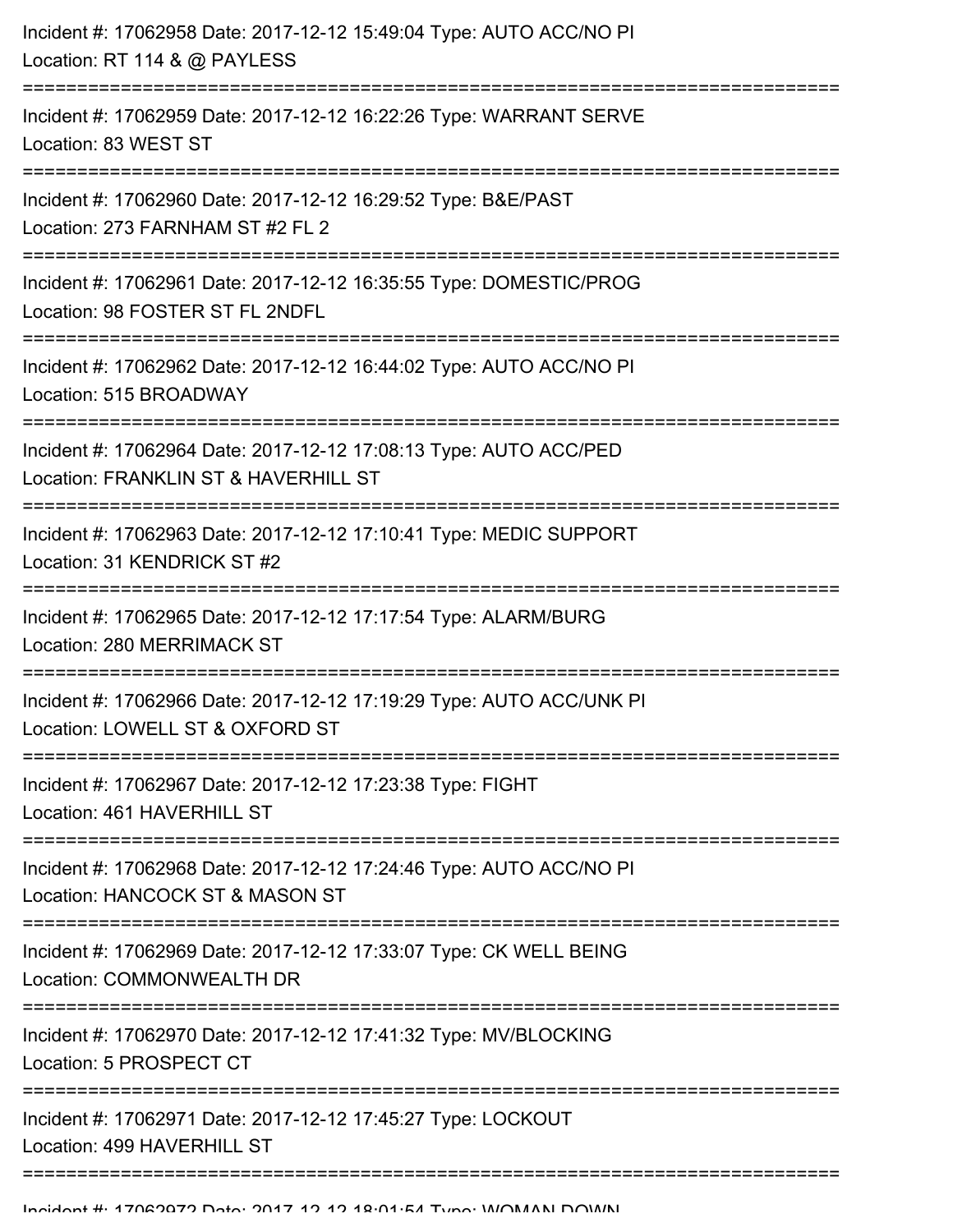Location: NECCO / 420 COMMON ST =========================================================================== Incident #: 17062973 Date: 2017-12-12 18:07:00 Type: SUS PERS/MV Location: 162 WEST ST =========================================================================== Incident #: 17062974 Date: 2017-12-12 18:12:02 Type: LOCKOUT Location: 499 HAVERHILL ST =========================================================================== Incident #: 17062975 Date: 2017-12-12 18:36:51 Type: ALARM/BURG Location: 4 RIVERVIEW PL =========================================================================== Incident #: 17062976 Date: 2017-12-12 18:43:10 Type: MISC Location: BERKELEY ST & PARK ST =========================================================================== Incident #: 17062977 Date: 2017-12-12 18:56:53 Type: M/V STOP Location: MERRIMACK ST & S BROADWAY =========================================================================== Incident #: 17062978 Date: 2017-12-12 19:05:20 Type: M/V STOP Location: 92 E HAVERHILL ST =========================================================================== Incident #: 17062979 Date: 2017-12-12 19:07:46 Type: ALARM/BURG Location: CHIQUITO TIRE SHOP / 85 BAY STATE RD #14 =========================================================================== Incident #: 17062980 Date: 2017-12-12 19:09:21 Type: M/V STOP Location: FRANKLIN ST & HAVERHILL ST =========================================================================== Incident #: 17062981 Date: 2017-12-12 19:28:21 Type: M/V STOP Location: ANDOVER ST & GLENN ST =========================================================================== Incident #: 17062982 Date: 2017-12-12 19:30:49 Type: DRUG OVERDOSE Location: MCDONALDS / 50 BROADWAY =========================================================================== Incident #: 17062983 Date: 2017-12-12 19:31:37 Type: LOST PROPERTY Location: 18 NORRIS ST =========================================================================== Incident #: 17062984 Date: 2017-12-12 19:32:48 Type: AUTO ACC DWI Location: 33 MT VERNON ST =========================================================================== Incident #: 17062985 Date: 2017-12-12 19:35:16 Type: AUTO ACC/PED Location: AMESBURY ST & LEBANON ST =========================================================================== Incident #: 17062986 Date: 2017-12-12 19:46:19 Type: DISTURBANCE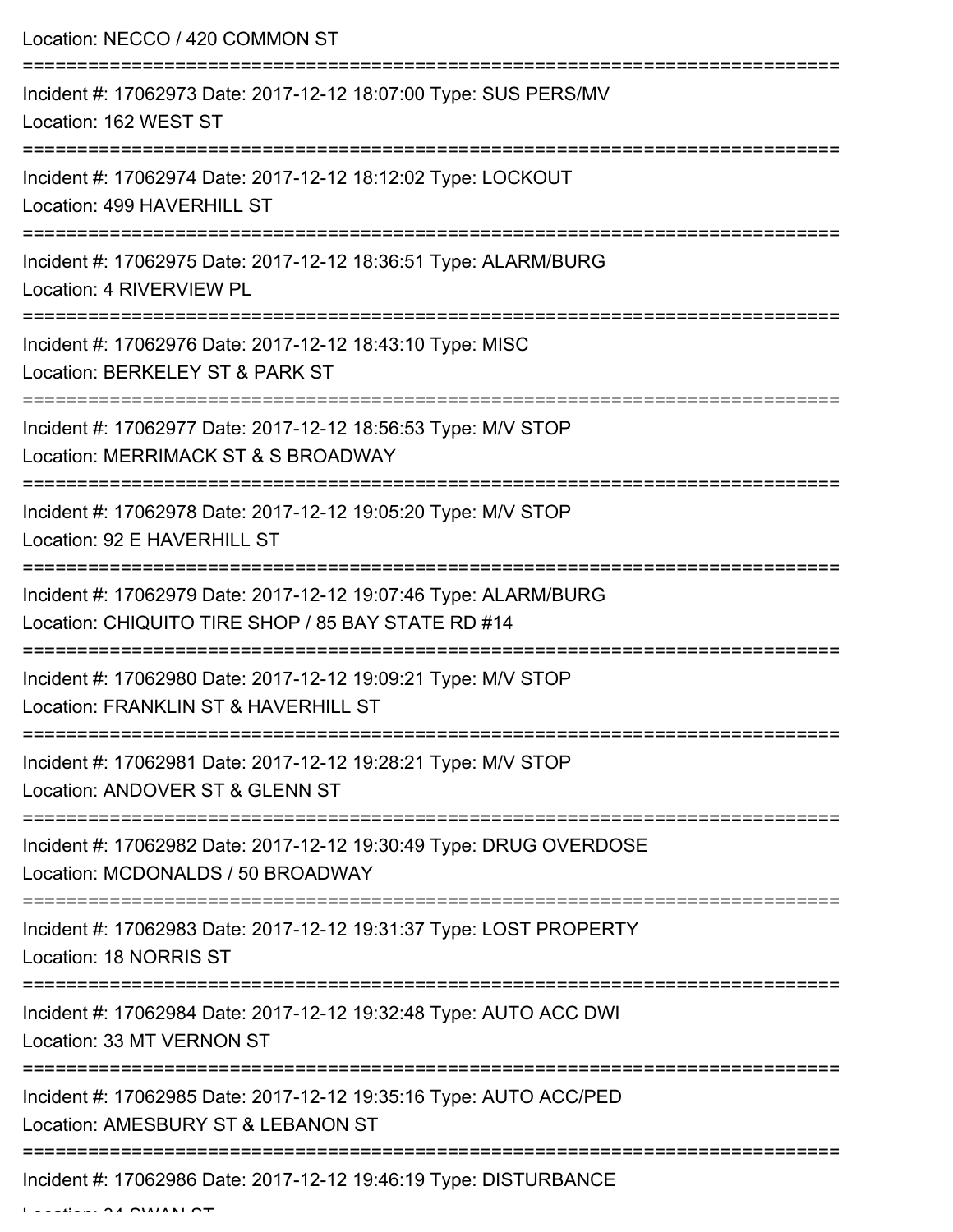| Incident #: 17062988 Date: 2017-12-12 19:54:54 Type: A&B PAST<br>Location: 300 HAMPSHIRE ST         |
|-----------------------------------------------------------------------------------------------------|
| Incident #: 17062987 Date: 2017-12-12 20:07:30 Type: B&E/PROG<br>Location: 6 PHILLIPS ST FL 2       |
| Incident #: 17062989 Date: 2017-12-12 20:15:03 Type: INVESTIGATION<br>Location: 73 RAILROAD ST      |
| Incident #: 17062991 Date: 2017-12-12 20:15:16 Type: MISSING PERS<br>Location: 35 COMMON ST         |
| Incident #: 17062990 Date: 2017-12-12 20:17:10 Type: 911 HANG UP<br>Location: 14 CORNISH ST FL 1    |
| Incident #: 17062992 Date: 2017-12-12 20:34:22 Type: ROBBERY ARMED<br>Location: 6 BASSWOOD ST       |
| Incident #: 17062993 Date: 2017-12-12 20:47:46 Type: ALARM/BURG<br>Location: 402 BROADWAY #1        |
| Incident #: 17062994 Date: 2017-12-12 21:00:10 Type: M/V STOP<br>Location: AMESBURY ST & LOWELL ST  |
| Incident #: 17062995 Date: 2017-12-12 21:12:30 Type: M/V STOP<br>Location: BROADWAY & LOWELL ST     |
| Incident #: 17062996 Date: 2017-12-12 21:21:57 Type: M/V STOP<br>Location: BROADWAY & ESSEX ST      |
| Incident #: 17062997 Date: 2017-12-12 21:23:28 Type: M/V STOP<br>Location: BRUCE ST & ERVING AV     |
| Incident #: 17062998 Date: 2017-12-12 21:25:32 Type: FIGHT<br>Location: 20 BELLEVUE ST              |
| Incident #: 17062999 Date: 2017-12-12 21:58:52 Type: M/V STOP<br>Location: 492 ESSEX ST             |
| Incident #: 17063000 Date: 2017-12-12 22:05:55 Type: MEDIC SUPPORT<br>Location: 17 WOODLAND ST FL 1 |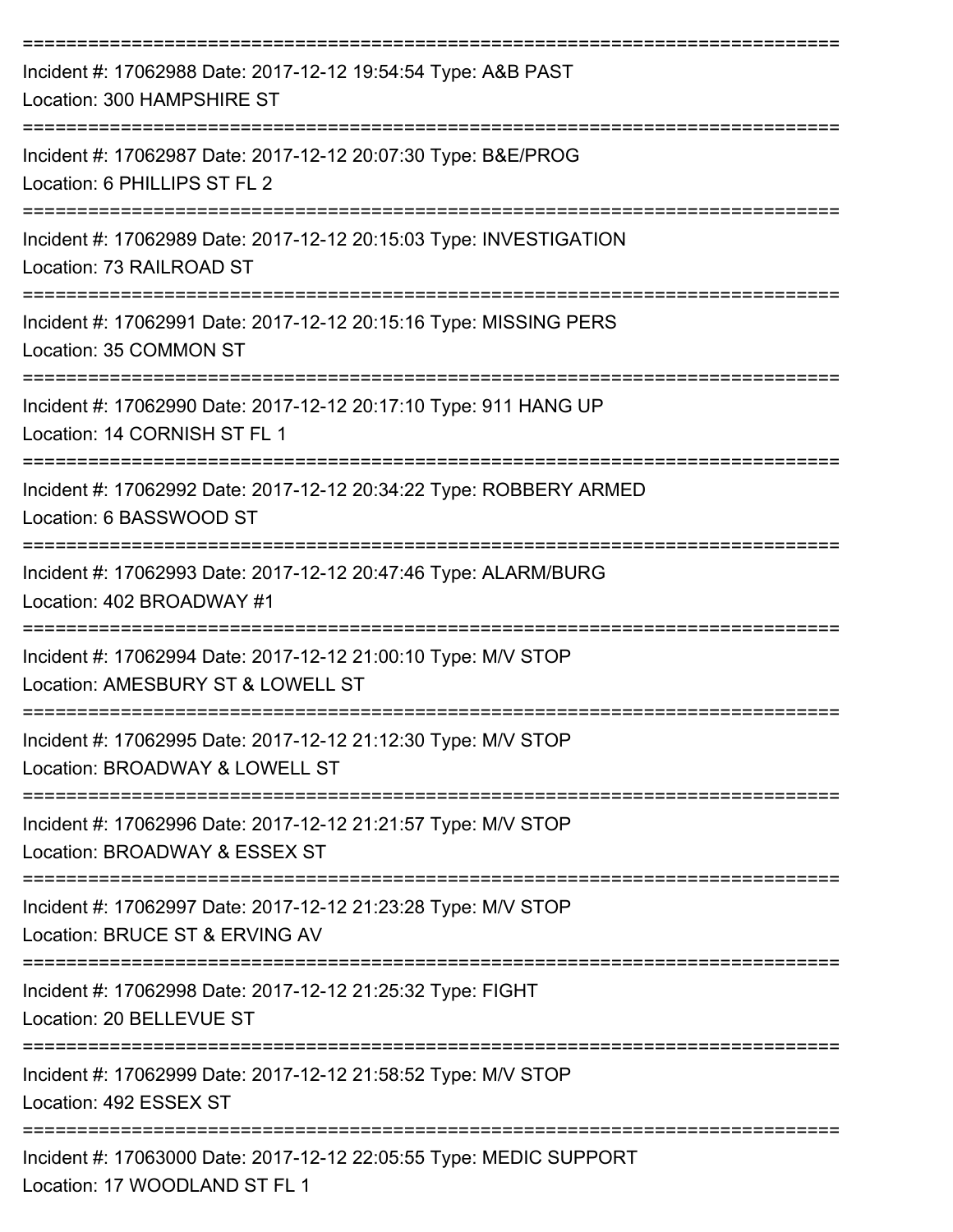| Incident #: 17063001 Date: 2017-12-12 22:18:01 Type: CK WELL BEING<br>Location: 66 MELVIN ST #12-13                    |
|------------------------------------------------------------------------------------------------------------------------|
| Incident #: 17063002 Date: 2017-12-12 22:24:44 Type: EXTRA SURVEIL<br>Location: 305 S BROADWAY                         |
| Incident #: 17063003 Date: 2017-12-12 22:29:56 Type: M/V STOP<br>Location: 62 MARGIN ST                                |
| Incident #: 17063004 Date: 2017-12-12 22:32:14 Type: ASSSIT OTHER PD<br>Location: 18 FLORENCE ST                       |
| Incident #: 17063005 Date: 2017-12-12 22:44:57 Type: M/V STOP<br>Location: AUBURN ST & CROSS ST                        |
| Incident #: 17063006 Date: 2017-12-12 22:50:53 Type: SUS PERS/MV<br>Location: 137 OXFORD ST<br>----------------------- |
| Incident #: 17063007 Date: 2017-12-12 22:54:14 Type: HIT & RUN PED<br>Location: ANDOVER ST & BLANCHARD ST              |
| Incident #: 17063008 Date: 2017-12-12 23:02:11 Type: EXTRA SURVEIL<br>Location: PRIMO'S LIQUORS / 450 HAVERHILL ST     |
| Incident #: 17063009 Date: 2017-12-12 23:09:51 Type: SUS PERS/MV<br>Location: 6 HANCOCK ST                             |
| Incident #: 17063010 Date: 2017-12-12 23:12:23 Type: DISTURBANCE<br>Location: 442 LOWELL ST                            |
| Incident #: 17063012 Date: 2017-12-12 23:18:46 Type: SUS PERS/MV<br>Location: 450 HAVERHILL ST                         |
| Incident #: 17063011 Date: 2017-12-12 23:18:51 Type: A&B D/W PAST<br>Location: 74 BUTLER ST #8 FL 3                    |
| Incident #: 17063013 Date: 2017-12-12 23:19:44 Type: KEEP PEACE<br>Location: 450 HAVERHILL ST                          |
| Incident #: 17063014 Date: 2017-12-12 23:32:51 Type: RECOV/STOL/MV<br>Location: BUTLER ST & MARGIN ST                  |
|                                                                                                                        |